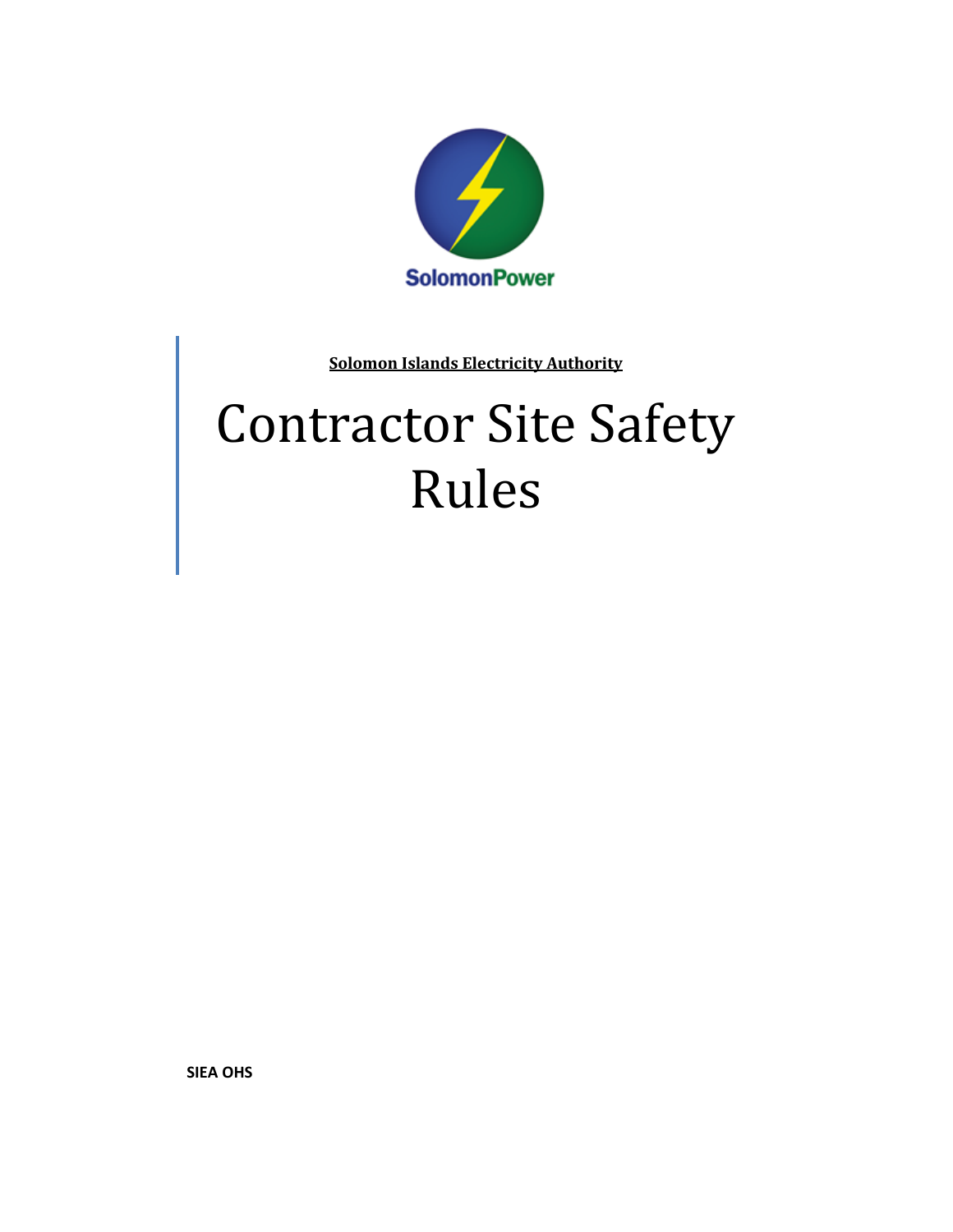

The contractor is required to read these rules and keep a copy for reference.

#### **1. Safe Tools and Equipment**

Only safe tools and equipment are to be brought onto or used on SIEA premises. It is the responsibility of the contractor to implement regular inspections to ensure all tools and equipment are maintained in a safe and operable condition.

Any tools or equipment which become unsafe are to be immediately tagged out of use and repaired immediately or removed from the premises as soon as possible.

#### **2. Qualified and Experienced Personnel**

It is the responsibility of the contractor manager to ensure only appropriately qualified, licensed and experienced personnel are used on SIEA premises. For example, only licensed electrical workers are to carry out work on any electrical item, other than minor, user approved (as per operator's manual) equipment maintenance. Work conducted by any apprentices or assistants must be closely supervised, inspected and approved by the contractor supervisor.

#### **3. Safe Work Practices**

The contractor supervisor is to ensure all personnel follow safe work practices for all work conducted on SIEA premises or on behalf of the SIEA.

Any medium to high risk, non-routine tasks are to have a job safety assessment (JSA) completed prior to conducting the work and relevant personnel instructed in the necessary safe work practices and any special precautions. Similarly any medium to high risk, routine tasks are to have a safe work method statement (SWMS) available prior to conducting the work and relevant personnel instructed in the necessary safe work practices and any special precautions.

The following Personal Protective Equipment (PPE) must be worn on site at all times:

- Full body cover
- Safety footwear

Where risk assessment identifies the need for additional PPE, then PPE must be made available and must be used.

| <b>000</b><br>.JH'<br>Ver<br>Document<br>. No '<br>nouzz | Officer<br>பட<br><i><b>Justodiar</b></i><br>UN 2 | $\sim$<br>onc<br>auc<br>u                               |
|----------------------------------------------------------|--------------------------------------------------|---------------------------------------------------------|
| 2014<br>. Mav<br>created:                                | 2018<br>റപ<br>November<br>Keview:<br>–aפי        | $\cdots$<br>Next<br>December<br><b>Review</b> :<br>.บ เ |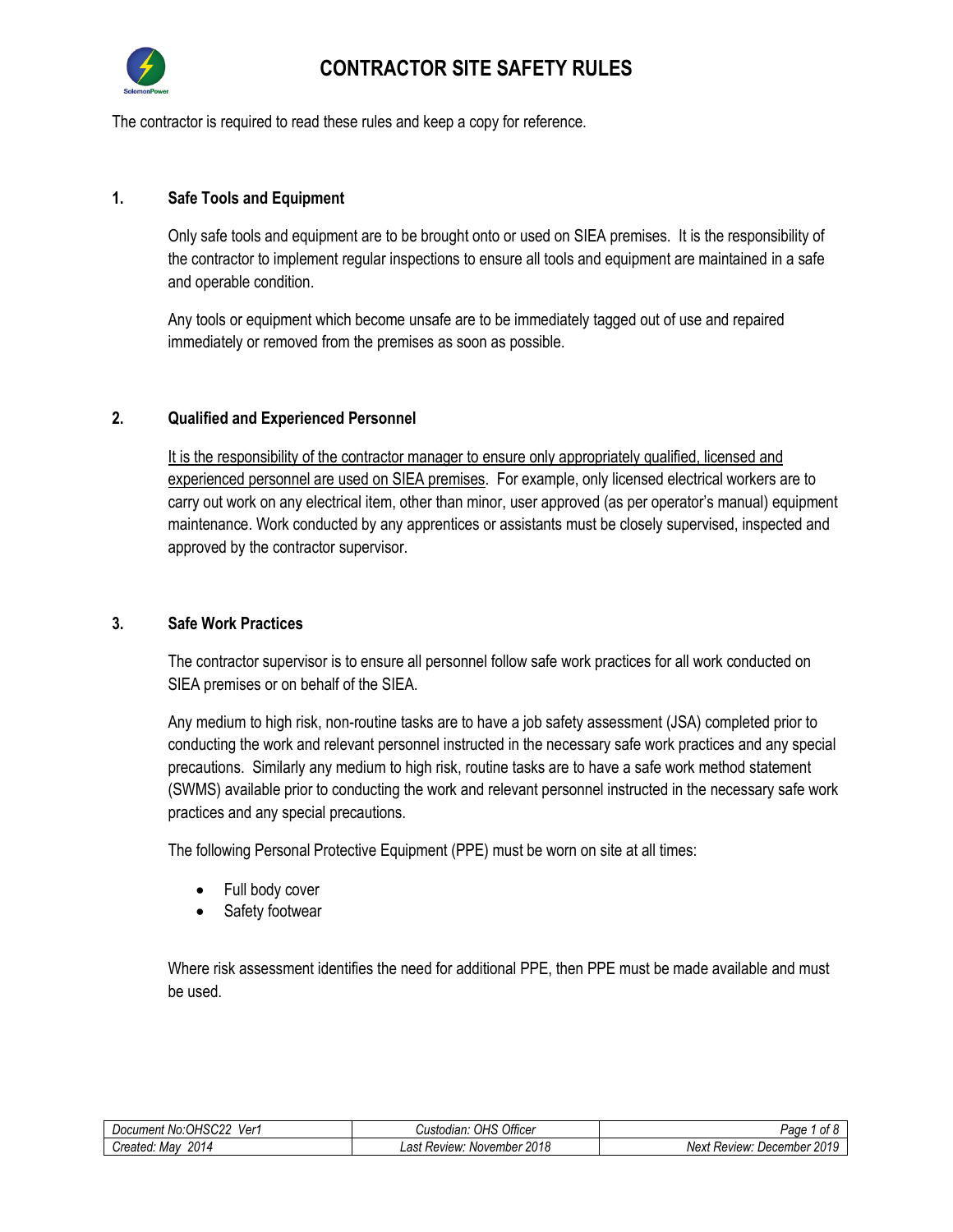

All work areas are to be kept clean and tidy and free of slipping and tripping, mechanical and electrical hazards at all times. Where ever possible, work areas are to be cordoned off from the public and other personnel with barriers like bollards, cones, tapes, netting etc.

Sufficient signs should be erected or placed so that adequate warning is afforded around the worksite.

#### **4. Supervision of Safe Work**

It is the responsibility of the contractor to ensure appropriate level and frequency of supervision of all work on SIEA premises to ensure safe operations. This applies to the contractor, contractor's employees and sub-contractors. High risk tasks (such as; work involving fall risks (2m or more), crane use, working in confined spaces, hot works, work on electrical systems) are to be closely supervised.

#### **5. Incident or Injury Reporting**

Any work injuries or incidents that occur on site are to be verbally reported to the SIEA's Contract Manager immediately and not later than 1 hour of the incident occurring. The SIEA incident investigation form will be provided upon notice of incident where the contractor does not have an incident report form and must be completed and handed in to the SIEA Contract Manager within 24 hours. If a full investigation is to be carried out, a full written report shall be provided within 5 working days. All incidents reports are to be given in writing to SIEA.

#### **6. Hazard Reporting**

Any identified hazards, that cannot be immediately resolved, must be reported to the SIEA's Contract Manager as soon as possible. If the task or area is unsafe, cease work until the safety issue is resolved.

### **7. If Unsure about the Task or its Safety**

If you or any contract personnel are unsure about any aspect of the task or unable to comply with safety standards (e.g. SIEA safety rules or legal compliance), cease work immediately and make the equipment or area safe and contact the SIEA's Contract Manager.

| OHSC2.<br>ver*<br>. No:<br>Document | Office<br>OHS<br>Custodian:                     | $\sim$<br>DΩΩ<br>$\sim$<br>auc<br>UΙ                                |
|-------------------------------------|-------------------------------------------------|---------------------------------------------------------------------|
| 2014<br>Created:<br>Mav             | 2018<br>_ast<br>November<br>Review <sup>.</sup> | NI≙Y†<br>December<br>. Review <sup>.</sup><br><u>' וה</u><br>20 I Q |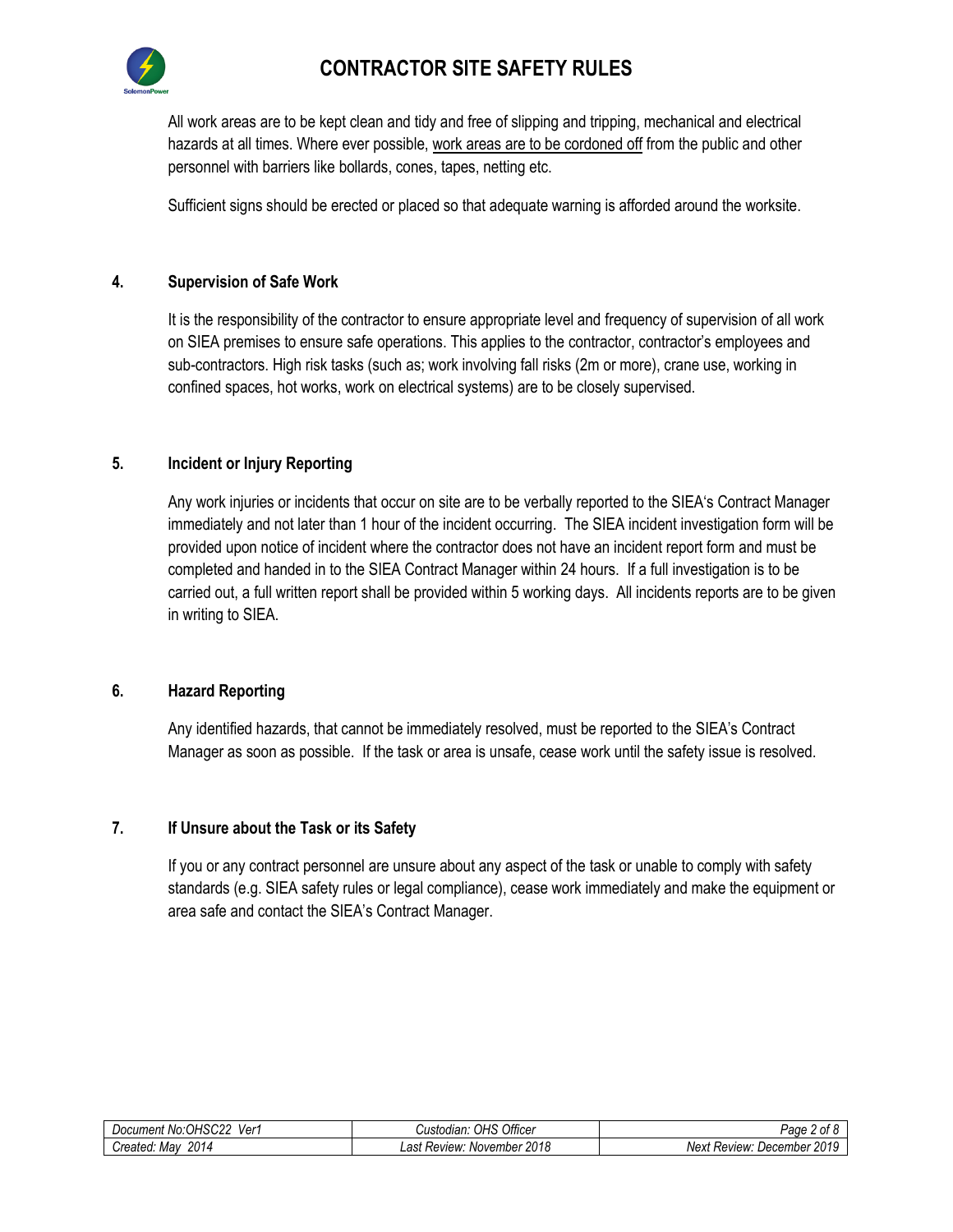

#### **8. Permit to Work**

The SIEA requires a Permit to Work for any designated high risk activities.

## **YOU MUST OBTAIN A PERMIT FROM THE SIEA'S CONTRACT MANAGER TO CONDUCT ANY OF THE TASKS BELOW:**

- **General Permit** covering works to be done by the Contractor other than those specified below that require a special permit
- **Hot work** e.g. welding, grinding, soldering (other than in a designated welding bay)
- Permit to Work on HV **electrical system**
- Entry to any designated **confined space**

#### **9. First Aid Services**

Contractors are to provide their own first aid services including appropriate and properly maintained first aid kits and appropriate numbers of current qualified first aiders when on site. Contractors may utilise SIEA first aid facilities in emergencies.

#### **10. Safety Standards**

The contractor supervisor is responsible to ensure all work is conducted in a manner which complies with legislative and SIEA safety requirements.

Contractors are responsible for informing themselves and all their workers on the legislative and code requirements applicable to their activities while on SIEA premises.

#### The following are **prohibited** on SIEA premises;

- **Smoking** on site (except in designated smoking areas). All cigarette butts are to be extinguished and disposed of in a suitable place
- **•** Betel Nut chewing.
- Working while affected by **drugs or alcohol** whether illicit or not *e.g. medications which may cause drowsiness*
- **Harassment** of any person and
- **Practical jokes** on site

Any person found contravening SIEA safety rules may be ordered from the site immediately and subject to investigation and may be banned from future work on SIEA premises.

| .OHSC22<br>Ver<br>Document<br>. No.' | Officer<br>OHS<br>Custodian.         | $\sim$<br>-aae<br>, ot                          |
|--------------------------------------|--------------------------------------|-------------------------------------------------|
| 2014<br>Created.<br>. Mav            | 2018<br>_ast<br>November.<br>:Review | 2019<br>December<br>Next<br>Review <sup>.</sup> |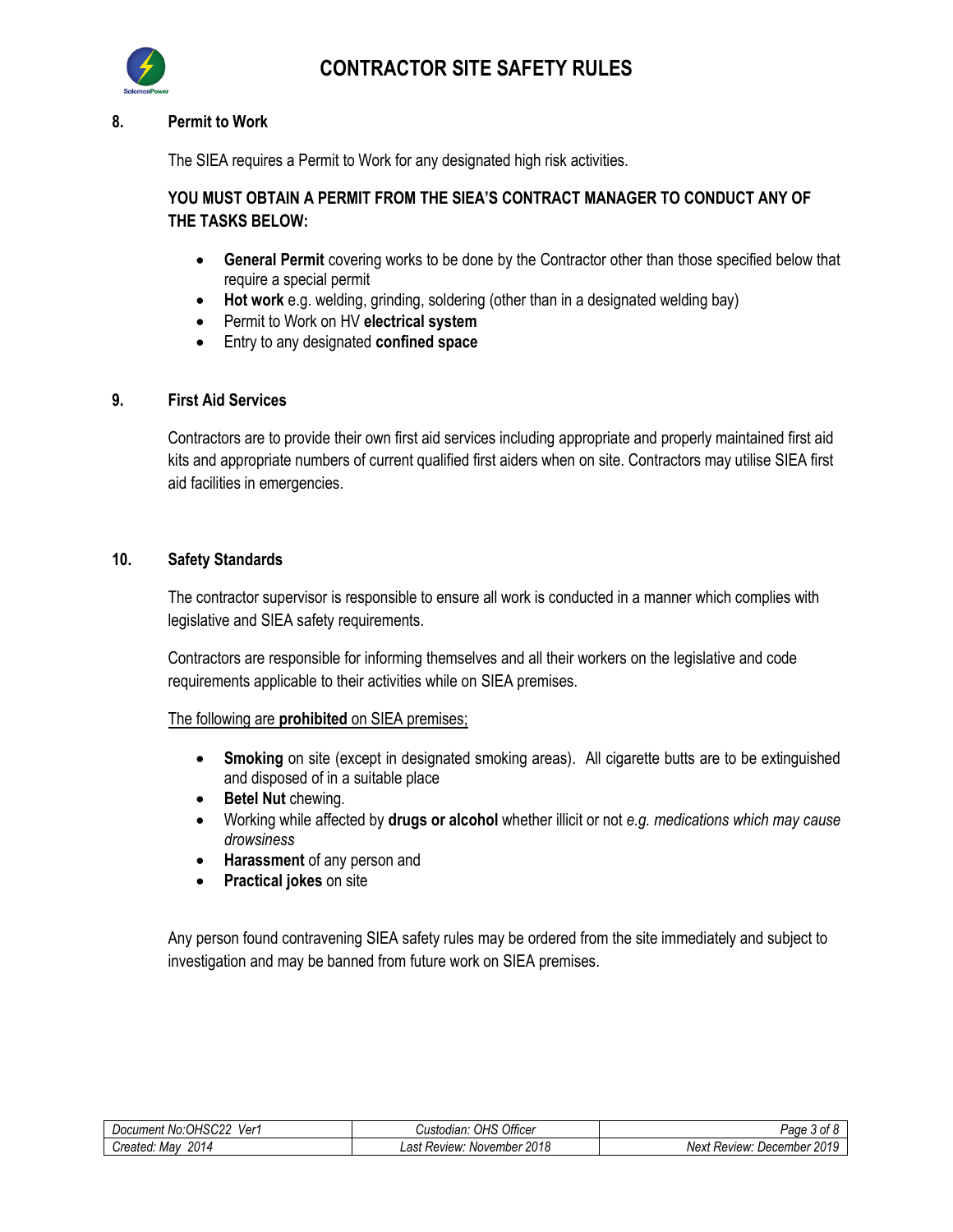

## **11. Emergency Procedures**

The contractor supervisor is to ensure all their contractor personnel are familiar with emergency and evacuation procedures prior to commencing work. If unsure about any aspect, ask the Contract Manager or local manager to clarify before commencing work.

| <b>Scenario</b>                         | <b>Response</b>                                                       |
|-----------------------------------------|-----------------------------------------------------------------------|
| Serious harm injury                     | Check your own safety, do not put yourself<br>$\bullet$<br>at risk    |
|                                         | Make the scene safe to prevent further<br>injury                      |
|                                         | Provide first aid, use others to raise the<br>alarm                   |
| Fire                                    | Raise the alarm<br>$\bullet$                                          |
|                                         | Alert your work team and ensure they<br>evacuate to the assembly area |
|                                         | Attempt to put out the fire IF safe to do so<br>٠                     |
|                                         | Go to the assembly area<br>$\bullet$                                  |
| Spill or release of hazardous substance | evacuation<br>necessary follow<br>the<br>lf.<br>٠<br>procedures       |
|                                         | Raise the alarm                                                       |
|                                         | Attempt to contain the spill if safe to do so<br>$\bullet$            |
| Earthquake                              | Remain calm keep clear of buildings or<br>$\bullet$                   |
|                                         | equipment that cause crushing                                         |
|                                         | Proceed to assembly area and await further<br>$\bullet$               |
|                                         | instructions                                                          |
| Tsunami                                 | Head for high ground<br>$\bullet$                                     |
| Flooding and/or landslide               | Raise the alarm                                                       |
|                                         | Go to the assembly area                                               |

#### **Raising the Alarm**

| Step | Action                                                                                       |
|------|----------------------------------------------------------------------------------------------|
|      | Raise the alarm by ringing for the appropriate emergency service – ambulance, police or fire |
|      | Provide the site address                                                                     |
|      | Advise the type of incident, number of people involved and seriousness of any injuries       |
|      | applicable                                                                                   |
|      | Direct the services to the site                                                              |
|      | Have someone meet the services at the site entrance.                                         |

#### **12. Worker Facilities**

The contractor supervisor is to confirm with the Contract Manager or local manager on the availability and use of worker facilities (e.g. lunchroom, toilets etc.).

| $\sim$<br>Ver<br>℩⊢<br>וימוח<br>Documer<br>- טוני | Officer<br>OHS<br>າ ເລທ<br>isiuuidii | $\sim$<br>חפ<br>uut.<br>$\cdot$                          |
|---------------------------------------------------|--------------------------------------|----------------------------------------------------------|
| 2014<br>Mav<br>reated.                            | 2018<br>_ast<br>Review<br>November   | nn <i>ar</i><br><i><b>Review</b></i><br>December<br>Next |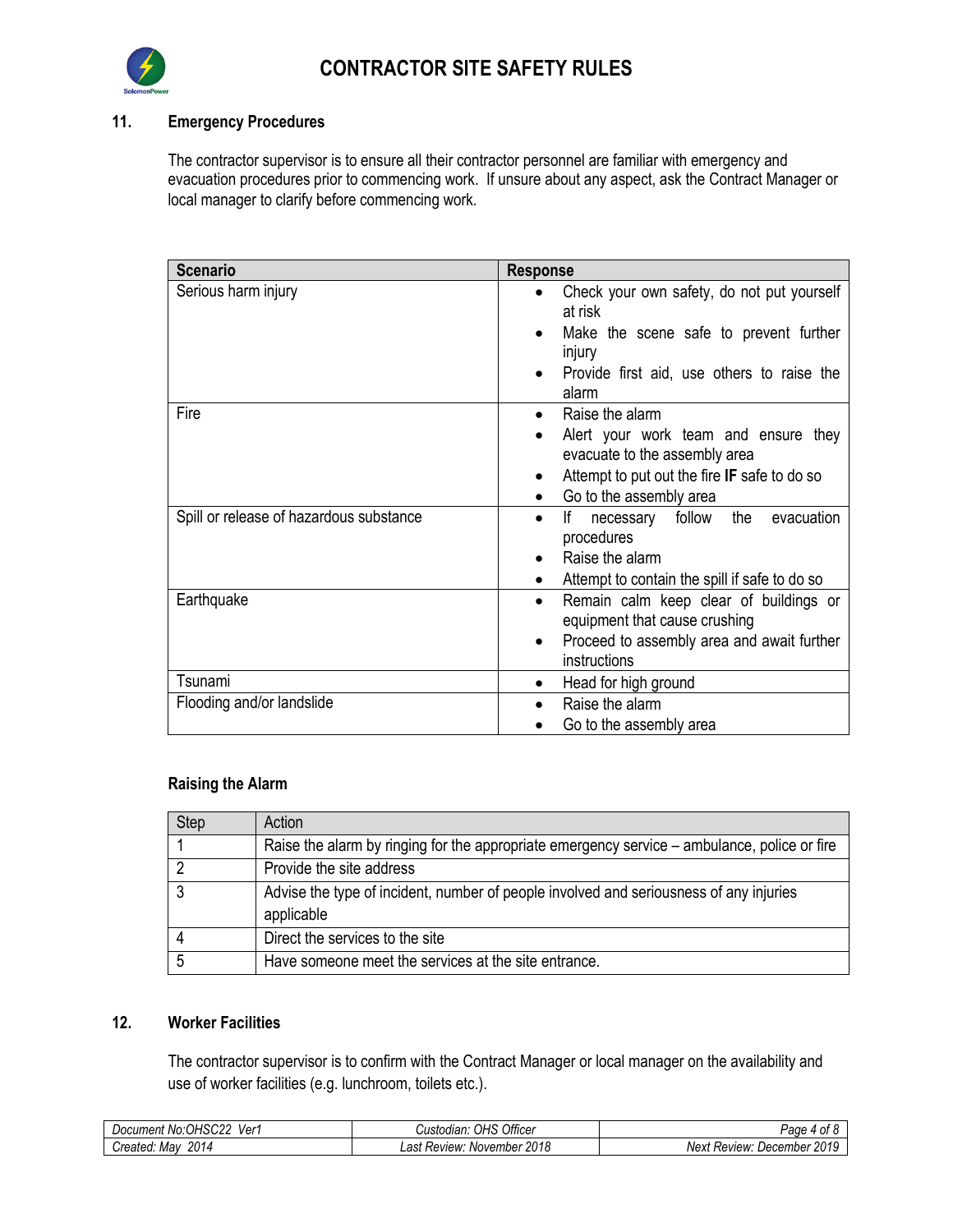

#### **13. Not Allowed to Use SIEA Equipment or Tools**

Contractor personnel are not to use any SIEA plant (e.g. forklift), equipment or tools at any time. The SIEA Contract Manager may authorize specific exemptions, upon request.

#### **14. Other** (as advised)

Other safety precautions may be advised or agreed, depending upon the local circumstances and results of the project risk assessment.

#### **15. Sign Off**

Sign off after agreeing to the undertaking below.

*"We the Contractor acknowledges that SIEA is committed to its obligations under the Occupational Health and Safety at Work Act, 1982, to provide as far as practicable, a safe and healthy working environment for workers and non-workers (including us the Contractors). Accordingly, we the contractor (and our sub-contractors where applicable), recognize that it is our legal duty to co-operate in every way possible to ensure total compliance of the part of SIEA. As such, we shall at all time work in a safe manner and not put ourselves, SIEA workers, or others at risk. We, the contractors shall familiarize ourselves with the work area and any potential hazards prior to commencing work."*

| JH'<br>/er<br>'NO<br>Document<br>- וטני י | Officer<br>11 <sup>o</sup><br><i><b>Justodiar</b></i><br>UN 2   | Раα<br>0Ī                                                        |
|-------------------------------------------|-----------------------------------------------------------------|------------------------------------------------------------------|
| 2014<br>Created.<br>Mav                   | nn 10<br>$\sim$<br>November<br><b>Review:</b><br>ZU 10<br>- a ت | 2010<br>Next<br><i>December</i><br>Review <sup>.</sup><br>$-010$ |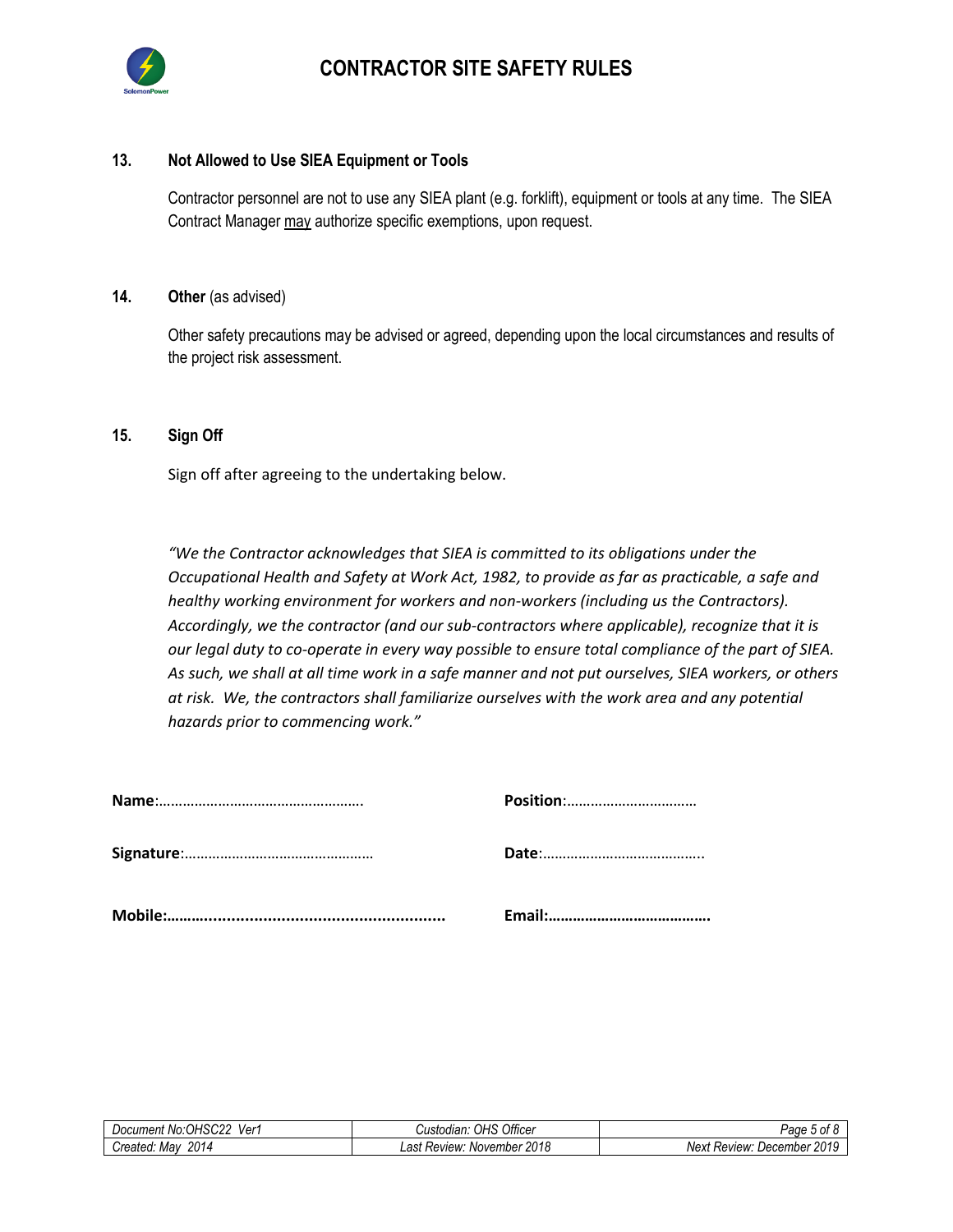

the control of the control of the control of the control of the control of the control of

#### **SOLOMON POWER CONTACTS:**

| Martin Sam            | <b>Chief Engineer</b>                   | 7495170  | Martin.Sam@solomonpower.com.sb       |
|-----------------------|-----------------------------------------|----------|--------------------------------------|
| Hemant Kumar          | <b>General Manager Capital</b><br>Works | 7496783  | Hemant.Kumar@solomonpower.com.sb     |
| Kellyson<br>Kwakwala  | Projects Engineer                       |          | Kellyson.Kwakala@solomonpower.com.sb |
| Fisher<br>Beromana    | <b>Project Engineer</b>                 | 7791570  | Fisher.Beromana@solomonpower.com.sb  |
| Anees Khan            | <b>Manager Projects</b>                 |          | Anees.Khan@solomonpower.com.sb       |
| Dalton Maesia         | <b>Manager Property</b>                 | 7496102  | Dalton.Maesia@solomonpower.com.sb    |
| Andrew Suka'a         | <b>Project Engineer</b>                 | 7403894  | Andrew.Suka@solomonpower.com.sb      |
| Robin Simpson         | <b>OHS/Training Consultant</b>          | 7495387  | Robin.Simpson@solomonpower.com.sb    |
| <b>Frenold Walter</b> | <b>Safety Officer</b>                   | 78212220 | Frenold.Walter@solomonpower.com.sb   |
| John Kofela           | <b>Project Engineer</b>                 | 7495516  | John.Kofela@solomonpower.com.sb      |
| <b>Martin Sam</b>     | <b>Chief Engineer</b>                   | 7495170  | Martin.Sam@siea.com.sb               |

#### **SOLOMON ISLANDS EMERGENCY PHONE NUMBERS**

| Ambulance                | 911 |
|--------------------------|-----|
| Police                   | 999 |
| Fire Brigade             | 988 |
| SIEA                     | 166 |
| <b>National Disaster</b> | 955 |

| OHS<br>co c<br>ver<br>Jocument "<br>ּ הוא<br>$\cdots$<br>. | Officer<br>OHS<br>ıstodian                                | . .<br>γaαe<br>nt<br>$\mathbf{u}$                                   |
|------------------------------------------------------------|-----------------------------------------------------------|---------------------------------------------------------------------|
| 2014<br>reated.<br>Mav                                     | nnar<br>റപ<br><b>Review</b> :<br>November<br>ZU 10<br>–u∙ | $\sim$ $\sim$ $\sim$<br>2019<br>Next<br>December<br><b>Review</b> : |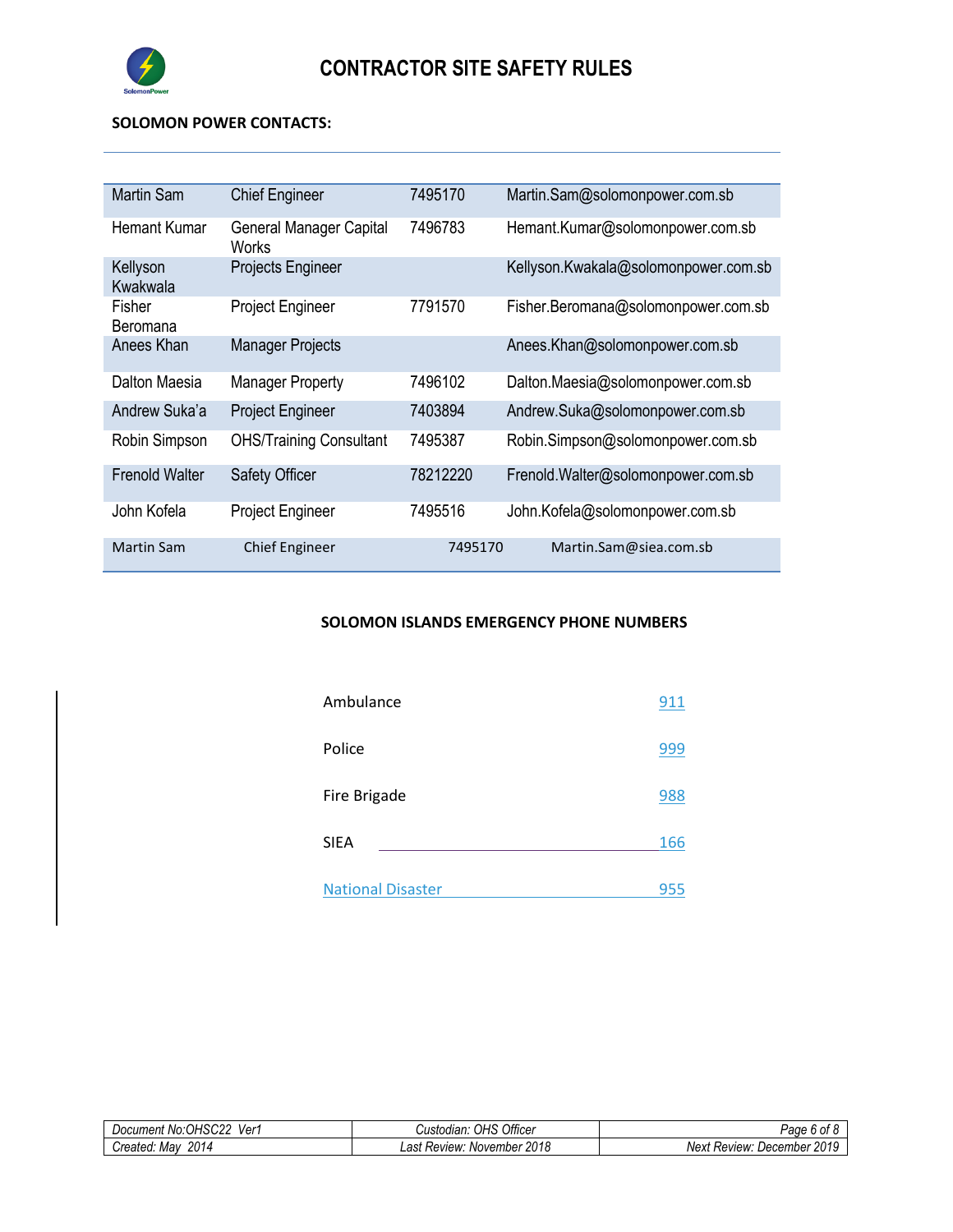

| <b>CONTRACTOR GENERAL WORK PERMIT</b>               |                  |                               |             |             |                                                                                             |  |                 |                 |                |
|-----------------------------------------------------|------------------|-------------------------------|-------------|-------------|---------------------------------------------------------------------------------------------|--|-----------------|-----------------|----------------|
| PROJECT NO.                                         |                  |                               |             |             | PERMIT NO.                                                                                  |  |                 |                 |                |
| (A) WORK TO BE UNDERTAKEN                           |                  |                               |             |             |                                                                                             |  |                 |                 |                |
|                                                     |                  |                               |             |             |                                                                                             |  |                 |                 |                |
|                                                     |                  |                               |             |             |                                                                                             |  |                 |                 |                |
| (B) PERMIT DETAILS                                  |                  |                               |             |             | (F) NAMES OF PERSONS INVOLVED                                                               |  |                 |                 |                |
| Location                                            |                  |                               |             |             | <b>EMPLOYEE NAME</b>                                                                        |  | <b>SIEA</b>     | <b>SITE</b>     | <b>COMMENT</b> |
|                                                     |                  |                               |             |             |                                                                                             |  | <b>INDUCTED</b> | <b>INDUCTED</b> |                |
| <b>Permit Duration</b>                              |                  |                               |             |             | 1.                                                                                          |  |                 |                 |                |
| <b>Start Date/Time</b>                              |                  |                               |             |             | 2.                                                                                          |  |                 |                 |                |
| <b>End Date/Time</b>                                |                  |                               |             |             | 3.<br>4.                                                                                    |  |                 |                 |                |
| THIS PERMIT IS ONLY VALID FOR THE TIME              |                  |                               |             |             | 5.                                                                                          |  |                 |                 |                |
|                                                     | <b>SPECIFIED</b> |                               |             |             | 6.                                                                                          |  |                 |                 |                |
| (C) NAMES OF PERSONS SUPERVISING<br><b>WORK</b>     |                  |                               |             |             |                                                                                             |  |                 |                 |                |
| Responsible Person                                  |                  |                               |             |             | 7.                                                                                          |  |                 |                 |                |
| <b>Standby Person</b>                               |                  |                               |             |             | 8.                                                                                          |  |                 |                 |                |
| Note: It is the responsibility of the Responsible   |                  |                               |             |             | 9.                                                                                          |  |                 |                 |                |
| person to ensure that the personnel involved in     |                  |                               |             |             | Note: Complete extra names on another sheet of paper                                        |  |                 |                 |                |
| carrying out the work fully understand the detail   |                  |                               |             |             | where required using above format and attach to this                                        |  |                 |                 |                |
| and requirements of work under this permit.         |                  |                               |             |             | permit.                                                                                     |  |                 |                 |                |
|                                                     |                  |                               |             |             |                                                                                             |  |                 |                 |                |
| (D) STATEMENT BY RESPONSIBLE<br><b>PERSON</b>       |                  | (G) PRECAUTION AND PROTECTION |             |             |                                                                                             |  |                 |                 |                |
| I hereby acknowledge receipt of this permit and     |                  |                               |             |             | <b>REQUIREMENTS</b>                                                                         |  | <b>REQUIRED</b> | N/A             |                |
| state that I fully understand my duties. I am aware |                  |                               |             |             | Full time supervision                                                                       |  |                 |                 |                |
| of the nature and position of the work area and     |                  |                               |             |             | <b>Standby Person</b>                                                                       |  |                 |                 |                |
| plant covered by this permit. I am satisfied that I |                  |                               |             |             | Safety Harness                                                                              |  |                 |                 |                |
| and the persons under my control to work under      |                  |                               |             |             | <b>Head Protection</b>                                                                      |  |                 |                 |                |
| this permit should have no difficulty in keeping    |                  |                               |             |             | <b>Eye Protection</b>                                                                       |  |                 |                 |                |
| clear of unsafe plant in the course of the work.    |                  |                               |             |             | Ear Protection                                                                              |  |                 |                 |                |
|                                                     |                  |                               |             |             | <b>Hand Protection</b>                                                                      |  |                 |                 |                |
|                                                     |                  |                               |             |             |                                                                                             |  |                 |                 |                |
| <b>SIGNATURE</b>                                    | <b>DATE</b>      |                               | <b>TIME</b> |             | <b>Feet Protection</b>                                                                      |  |                 |                 |                |
|                                                     |                  |                               |             |             | <b>Body Protection</b>                                                                      |  |                 |                 |                |
| (E) SIEA ISSUING AUTHORITY                          |                  |                               |             |             | <b>Reflector Vests</b>                                                                      |  |                 |                 |                |
|                                                     |                  |                               |             |             | Persons entering the worksite have been instructed to take<br>all of the above precautions. |  |                 |                 |                |
| <b>TITLE</b>                                        | <b>SIGNATURE</b> |                               | <b>DATE</b> | <b>TIME</b> | <b>COMMENTS:</b>                                                                            |  |                 |                 |                |
| Property                                            |                  |                               |             |             |                                                                                             |  |                 |                 |                |
| Manager                                             |                  |                               |             |             |                                                                                             |  |                 |                 |                |
| <b>Chief Engineer</b>                               |                  |                               |             |             | (H) REFERENCES:                                                                             |  |                 |                 |                |
|                                                     |                  |                               |             |             | 1.<br>Work Methodology                                                                      |  |                 |                 |                |
| (I) CANCELLATION OF PERMIT BY RESPONSIBLE           |                  | <b>Check Sheets</b><br>2.     |             |             |                                                                                             |  |                 |                 |                |
| <b>PERSON</b>                                       |                  | 3.<br>Drawings                |             |             |                                                                                             |  |                 |                 |                |
| The work under this permit is now complete and      |                  | <b>JSA</b><br>4.              |             |             |                                                                                             |  |                 |                 |                |
| the work area has been vacated.                     |                  | 5.                            |             |             |                                                                                             |  |                 |                 |                |
| <b>SIGNATURE</b>                                    | <b>DATE</b>      |                               | <b>TIME</b> |             | 6.                                                                                          |  |                 |                 |                |
|                                                     |                  |                               |             |             | 7.                                                                                          |  |                 |                 |                |
|                                                     |                  |                               |             |             |                                                                                             |  |                 |                 |                |
|                                                     |                  |                               |             |             |                                                                                             |  |                 |                 |                |

| .000<br>س<br>Ver'<br>Document '<br>$N \wedge$<br>'' IVC<br>いいしん<br>טו וש.<br>וסי | $\sim$ $\sim$<br>OHS<br><b>Officer</b><br>odian.<br>Custodia | ໍ^<br>⊍aαn<br>$-$<br>aut<br>v                                                      |
|----------------------------------------------------------------------------------|--------------------------------------------------------------|------------------------------------------------------------------------------------|
| 2014<br>Mav<br>reated.                                                           | 2018<br>. oct<br>November<br>. Review <sup>.</sup><br>-ası   | nnan<br>'NAY*<br>December<br>. Review <sup>.</sup><br>,,,,<br>៴ত∧≀<br><b>LVI</b> 6 |